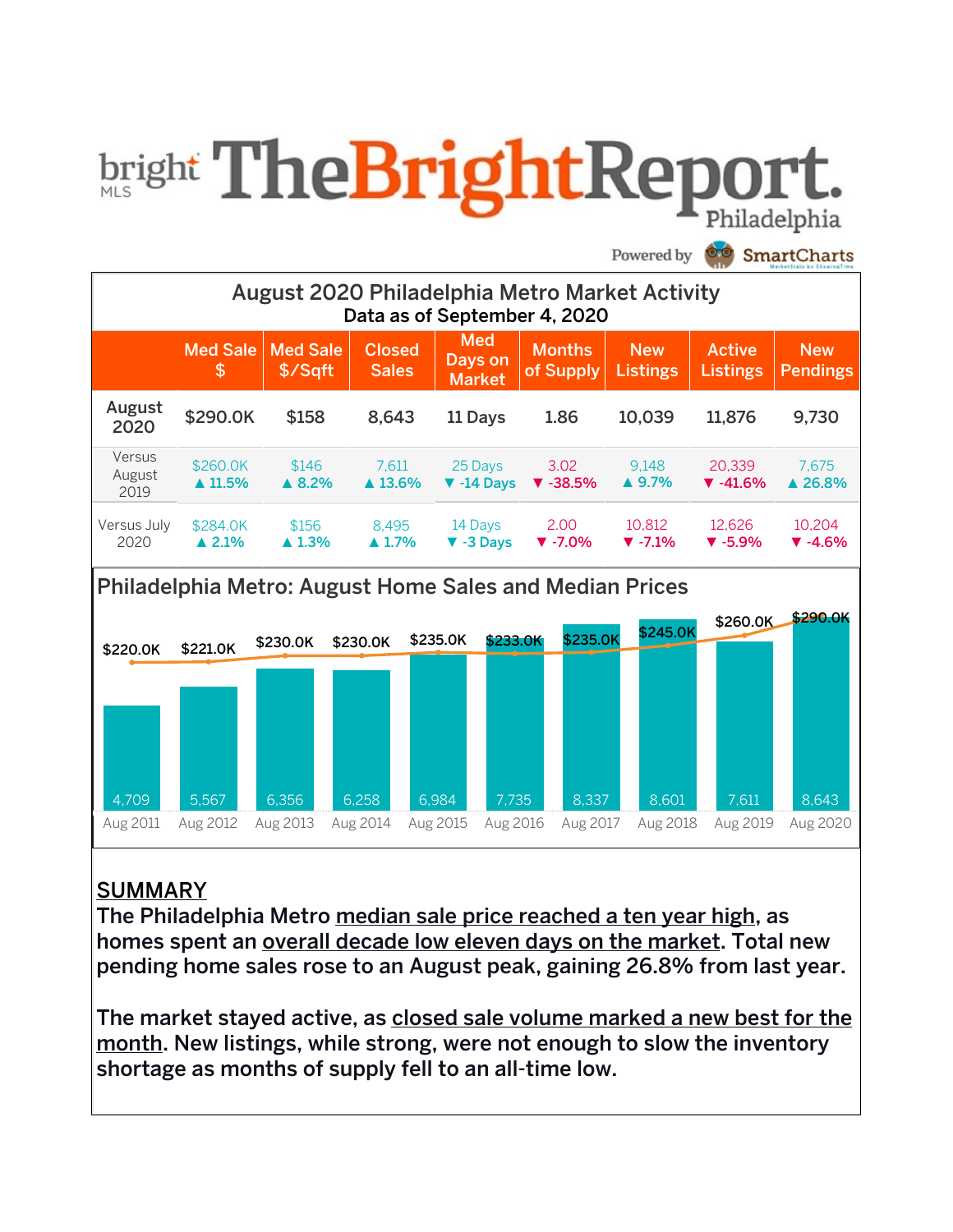# **bright TheBrightReport**

Powered by **SmartCharts** 

#### **FIVE THINGS TO KNOW: MEDIAN SALES PRICE**

The metro's median sales price rose to a ten-year high, surpassing the prior record set last month by 2.1%.

1. Prices increased by an August record of 11.5%, as the volume of homes selling for \$500K -\$599K (570) improved 52.8%

**2.** Bucks County surpassed the \$400.0K mark for single-family home median sales prices for the first time  $(\$411.8K, +8.4\%)$ . Doylestown detached units sold for \$563.0K  $(+14.9\%)$ .

3. Montgomery County also broke through the \$400.0K single-family home price barrier (\$410.0K, +10.8%). Blue Bell single-family units closed for \$680.0K, up 11.0%.

4. Camden County continued to see some of the most significant price increases, up 11.2% year to date. Single-family home prices rose 14.7% in August, with units in Voorhees closing for \$415.0K (+16.9%).

**5.** New Castle County notched a new ten year high for single-family home prices (\$320.0K) up 9.6%. Bear detached home prices (\$344.9K) ticked up +21.5%.

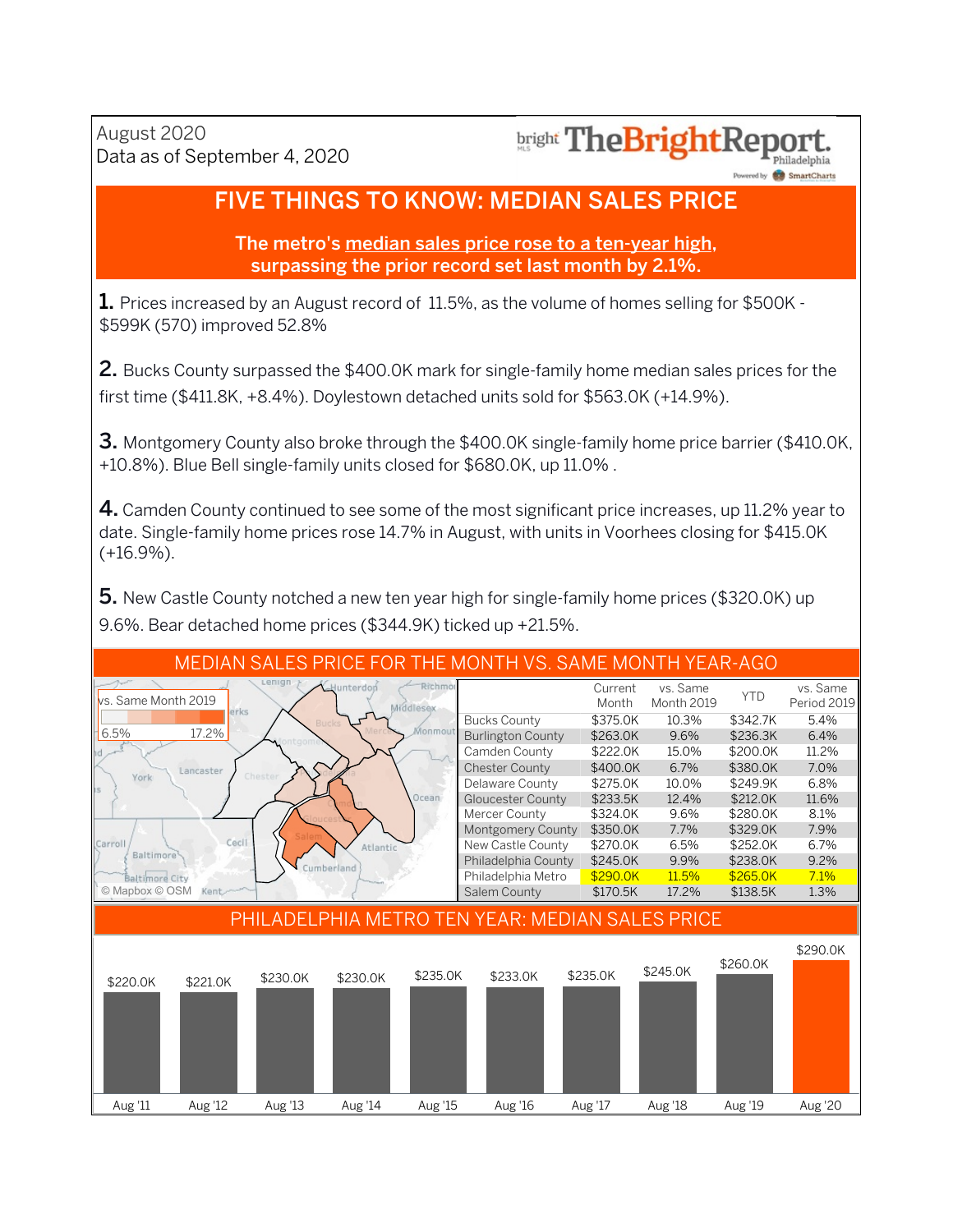bright TheBrightReport

Powered by **SmartCharts** 

#### FIVE THINGS TO KNOW: CLOSED SALES

The metro area reported its best August closing volume in a decade.

1. Overall sales exceeded the August five year average by 10.1%. Detached home sales volume was +11.7% above the category five-year norm.

2. Chester County claimed its best in a decade closing volume on the strength of single-family home sales (645), up +38.7%. West Chester's single-family home sales (105) improved by 29.6%.

**3.** Delaware County captured an August high in all major housing categories. Sales in Wayne (74, up 42.3%) hit a ten-year overall record.

4. Montgomery County sales marked an August record, declining only -0.5% from last month. Norristown (131, +35.1%) was just shy of the area's all-time monthly record by five units.

5. Burlington County boasted an August best, off just -2.7% from the decade-high (828) set in June 2018. Vincetown sales (75) vaulted 92.3% to an area record.

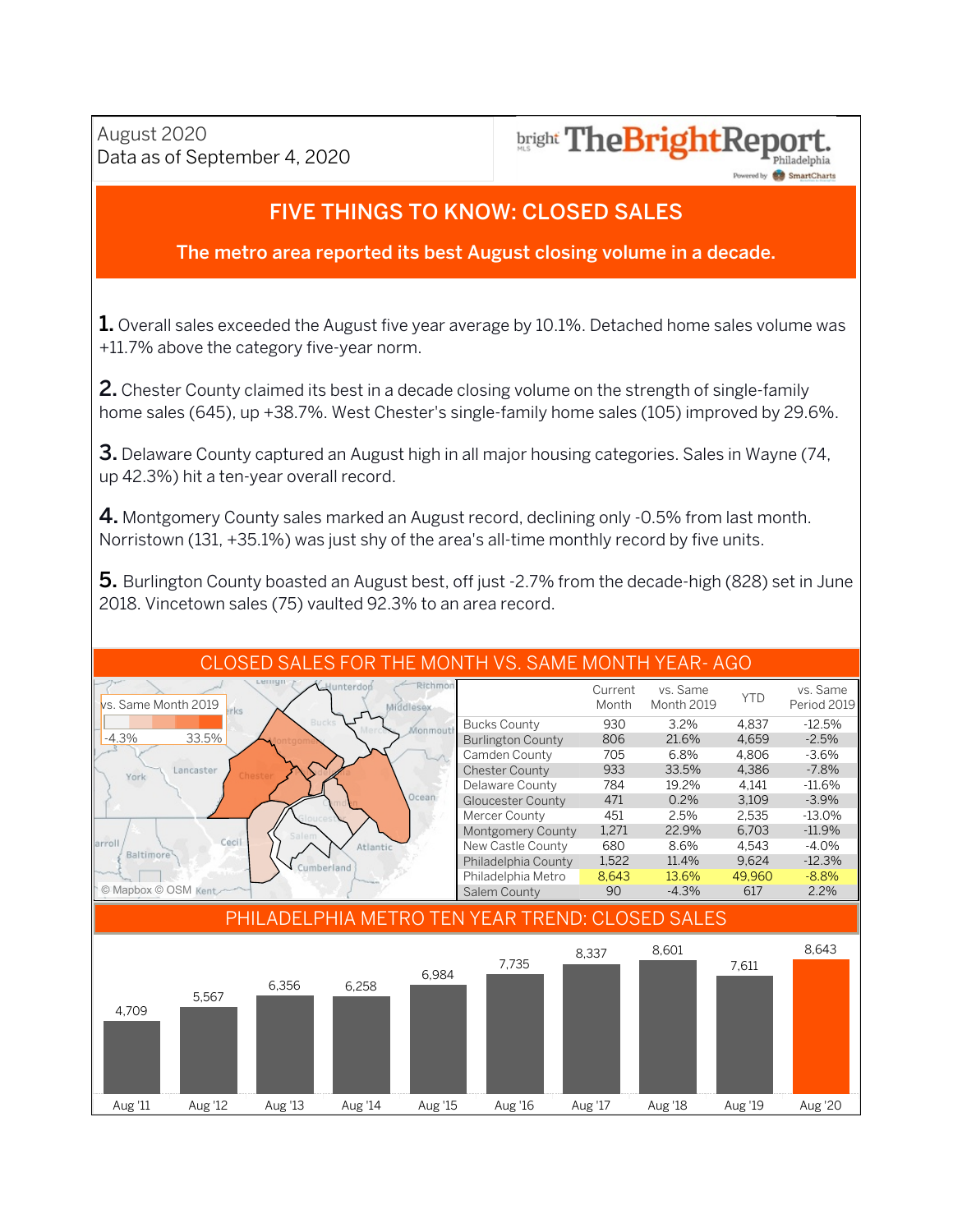## **bright TheBrightReport**

Powered by **SmartCharts** 

#### FIVE THINGS TO KNOW: NEW PENDING SALES

#### With mortgage rates at historic lows, new pending home sales hit an August record. The 26.8% year over year gain was a new high for the month.

1. Buyer demand stayed strong across the summer. New pending home sales averaged a 26.4% gain over the past three months, well above the 7.7% average June - August gain over the past five years.

**2.** Chester County claimed a decade high for new pending townhome sales (291), up 71.2%. Downingtown townhome pendings (44) improved by 76.0%.

3. Mercer County reached a new August peak, due in part to a ten-year record for attached home new pending sales (188, +39.3%). Activity centered around the Trenton area, where townhome pendings (84) rose 23.5%.

4. Philadelphia townhomes new pending sales continued to show strength, hitting an August ten year record. Activity in the 19148 zip code gained 70.7% (99 townhome new pendings).

5. Burlington County marked an August high. Marlton's new pending sales (111) jumped +44.2%.



Aug'11 Aug'12 Aug'13 Aug'14 Aug'15 Aug'16 Aug'17 Aug'18 Aug'19 Aug'20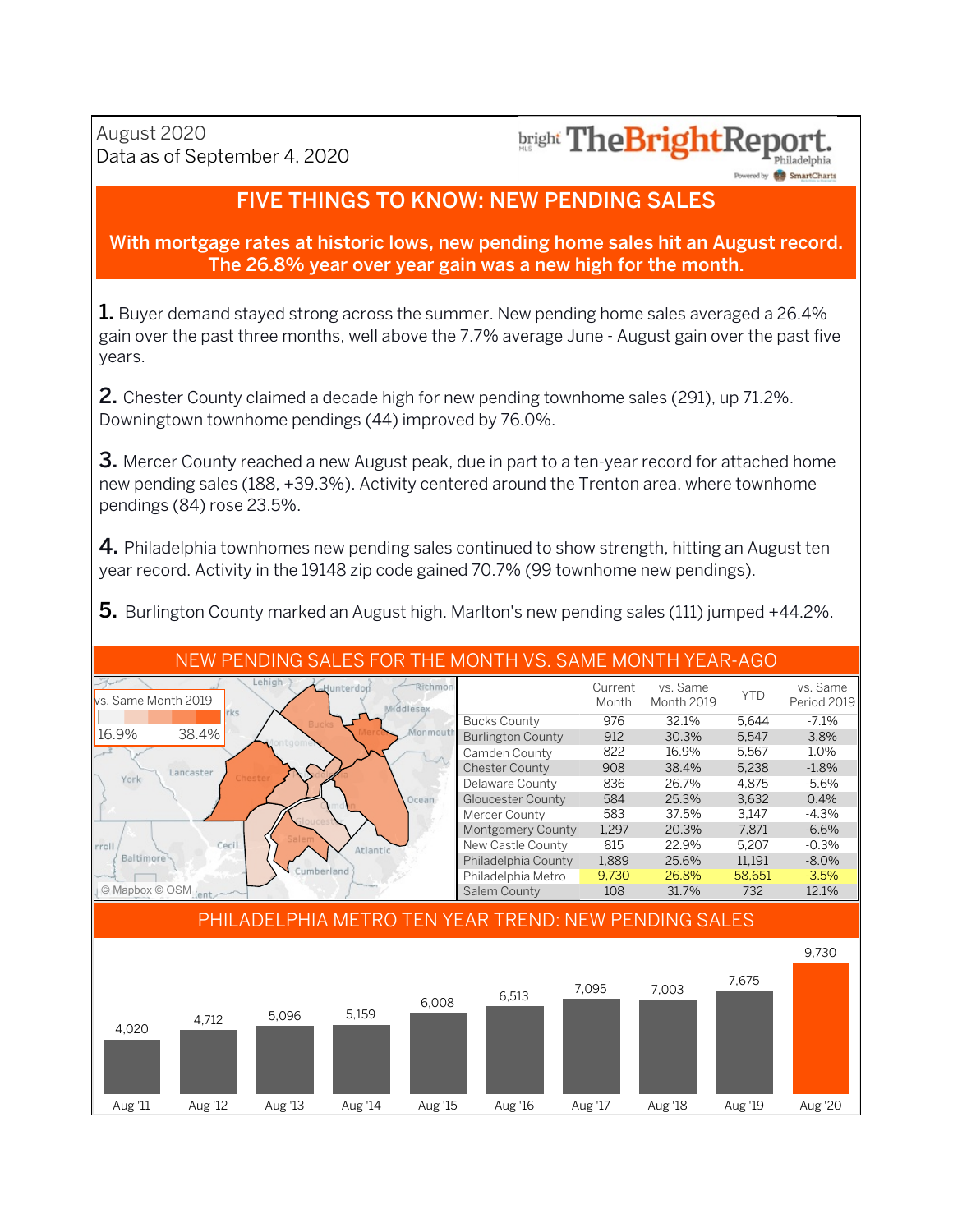# **bright TheBrightReport**

Powered by **SmartCharts** 

#### FIVE THINGS TO KNOW: NEW LISTINGS

#### New listing volume achieved an August ten-year high. However, it was not enough to impact inventory levels, as months of supply slipped to a new low (1.86 months).

1. The month scored an August best 4,833 attached home new listings (+15.3%). Townhomes  $(3,980, +15.1\%)$  fueled the increases.

**2.** Philadelphia County yielded 2,029 new townhome listings (+18.1%), an August best and sixth-highest in a decade. In the 19146 zip code, new townhome listings (140) improved 45.8%

**3.** Burlington attached home new listings (260) grew 43.6% to an August record and sixth-best in a decade. Marlton's 08053 zip code added 52 new attached home listings, up +57.6%

4. Mercer County showed strength, with a 26.6% improvement in detached homes new to the market (352). Trenton (214) saw a 32.1% bounce.

**5.** Gloucester County saw a -3.8% dip in new single-family listings. Activity in Williamstown (64) eroded by -28.9%



#### NEW LISTINGS FOR THE MONTH VS. SAME MONTH YEAR-AGO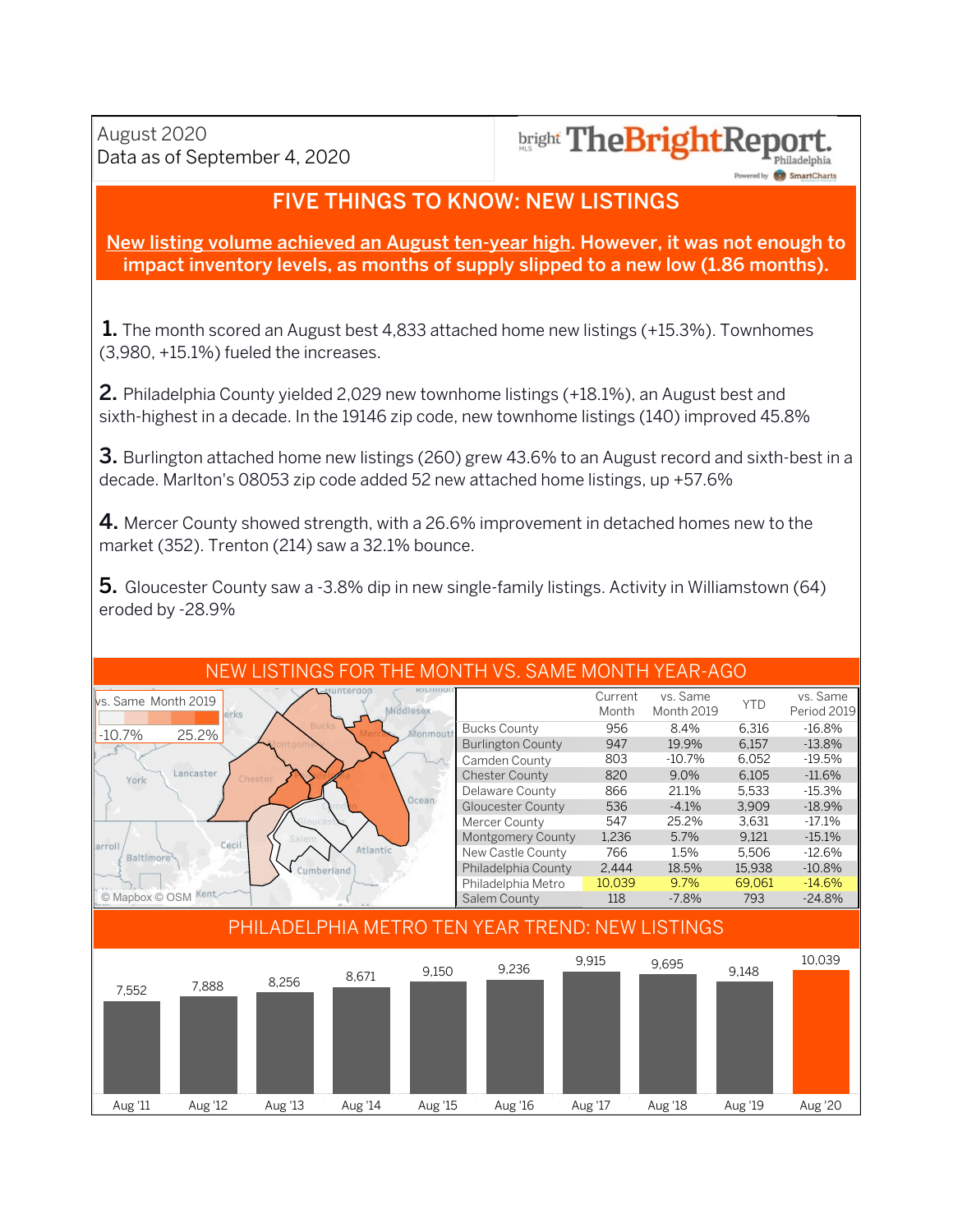#### **bright TheBrightRey** Philadelphia

Powered by **SmartCharts** 

#### FIVE THINGS TO KNOW: MEDIAN DAYS ON THE MARKET

#### Days on the market fell to all-time lows for the second consecutive month.

**1.** Days on the market saw its steepest monthly decline since April 2017 (-21 days). The number of homes leaving the market in ten days or less (4,159) rose 72.4%

2. Chester County single-family homes shed two weeks from their time on the market (7 days). Coatesville detached units spent five days on the market compared to 34 days last August.

**3.** Gloucester's 30-day decline in days on the market was the most significant since January 2014 (-62 days). Sewell units (9 days on the market) cut 34 days off their time up for sale.

4. New Castle County marked a decade best six days on the market for single-family homes. Newark's days on the market (6) came down by 15.

**5.** Philadelphia County townhomes spent a decade low 14 days on the market, eight days better than last year. Graduate Hospital townhomes left the market in twelve days, down from twenty.

#### vs.Same vs.Same Current Lehigh vs. Same Month 2019 YTD nterdon Month 2019 Period 2019 Month  $-30$   $-7$ Middlesex -7 12 -5 8 **Bucks County** 20 -15 29 -12 **Burlington County** Monmouth -25 26 -17 Camden County 15 -13 **Chester County** 7 12 -5 Lancaster 8 -9 14 -4 Delaware County York 14 -30 29 -20 **Gloucester County** ian Mercer County 17 -21 31 -4 Montgomery County 7 -9 12 -5 -14 13 -10 8 New Castle County rrol Ceci Atlanti Philadelphia County 15 -9 24 -1 Baltimore -14 19 -7 Philadelphia Metro 11 umberland ©Mapbox©OSM 47 80 Salem County **47** - 12 80 7 -12

MEDIAN DAYS ON THE MARKET FOR THE MONTH VS. SAME MONTH YEAR-AGO

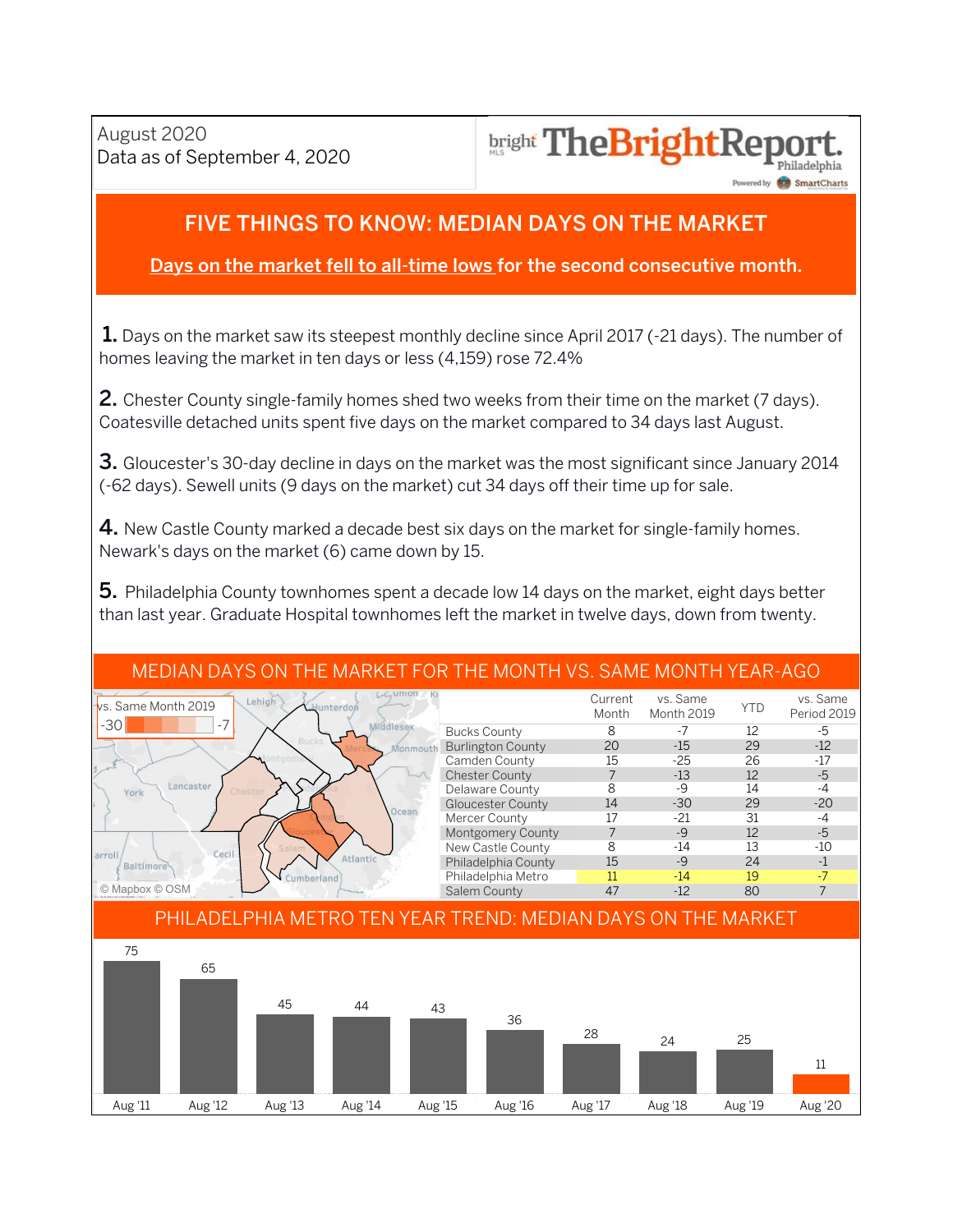# **bright TheBrightReport.**

|                                                                                                                                                           |                                    |                                  |                                                          |          |                       |                                      |                  |       |                                        |                |       |                 |          | Powered by <b>Command SmartCharts</b>                                           |        |  |  |
|-----------------------------------------------------------------------------------------------------------------------------------------------------------|------------------------------------|----------------------------------|----------------------------------------------------------|----------|-----------------------|--------------------------------------|------------------|-------|----------------------------------------|----------------|-------|-----------------|----------|---------------------------------------------------------------------------------|--------|--|--|
| <b>Closed Sales by Days on Market</b>                                                                                                                     | <b>Closed Sales by Price Range</b> |                                  |                                                          |          |                       |                                      |                  |       |                                        |                |       |                 |          |                                                                                 |        |  |  |
|                                                                                                                                                           |                                    | Aug '19                          | Aug '20                                                  |          | Percent<br>Change YoY |                                      |                  |       |                                        | Aug '19        |       | Aug '20         |          | Percent<br>Change YoY                                                           |        |  |  |
| O to 10 Days                                                                                                                                              |                                    | 2,412                            | 4,159                                                    | 72.4%    |                       | $<$ \$50K                            |                  |       |                                        | 168            |       | $-32.7%$<br>113 |          |                                                                                 |        |  |  |
| 11 to 20 Days                                                                                                                                             |                                    | 1,278                            | 1,271                                                    | $-0.6%$  |                       | \$50K - \$99K                        |                  |       |                                        | 450            |       | 339             | $-24.7%$ |                                                                                 |        |  |  |
| 21 to 30 Days                                                                                                                                             |                                    | 810                              | 633                                                      | $-21.9%$ |                       | \$100K to \$149K                     |                  |       |                                        | 694            |       | 608             |          | $-12.4%$                                                                        |        |  |  |
| 31 to 60 Days                                                                                                                                             |                                    | 1,409                            | 883                                                      | $-37.3%$ |                       | \$150K to \$199K                     |                  |       |                                        | 1,088          |       | 1,118           |          | 2.8%<br>10.3%                                                                   |        |  |  |
| 61 to 90 Days                                                                                                                                             |                                    | 760                              | 464                                                      |          | $-39.0%$              |                                      | \$200K to \$299K |       |                                        | 2,097          |       | 2,313           |          | 22.5%                                                                           |        |  |  |
|                                                                                                                                                           |                                    | 460                              | 374                                                      | $-18.7%$ |                       | \$300K to \$399K                     |                  |       |                                        | 1,340<br>772   |       | 1,642<br>1,054  |          | 36.5%                                                                           |        |  |  |
| 91 to 120 Days                                                                                                                                            |                                    |                                  |                                                          |          |                       | \$400K to \$499K<br>\$500K to \$599K |                  |       |                                        | 373            |       | 570             |          | 52.8%                                                                           |        |  |  |
| 121 to 180 Days                                                                                                                                           |                                    | 455                              | 404                                                      | $-11.2%$ |                       | \$600K to \$799K                     |                  |       |                                        | 377            |       | 521             |          | 38.2%                                                                           |        |  |  |
| 181 to 360 Days                                                                                                                                           |                                    | 423                              | 340                                                      | $-19.6%$ |                       | \$800K to \$999K                     |                  |       |                                        | 135            |       | 187             | 38.5%    |                                                                                 |        |  |  |
| 361 to 720 Days                                                                                                                                           |                                    | 114                              | 97                                                       | $-14.9%$ |                       | $$1M - $2.4M$                        |                  |       |                                        | 110            |       | 172             |          | 56.4%                                                                           |        |  |  |
| 361+Days                                                                                                                                                  |                                    | 137                              | 114                                                      |          | $-16.8%$              |                                      | \$2.5M to \$4.9M |       |                                        | $\overline{7}$ |       | 6               |          | $-14.3%$                                                                        |        |  |  |
| 721+Days                                                                                                                                                  |                                    | 23                               | 17                                                       |          | $-26.1%$              | $$5M+$                               |                  |       | 0                                      |                | 0     |                 |          |                                                                                 |        |  |  |
| Ten Year Trend: Sales by Unit Type                                                                                                                        |                                    |                                  |                                                          |          |                       |                                      |                  |       | Ten Year Trend: Months of Supply       |                |       |                 |          |                                                                                 |        |  |  |
|                                                                                                                                                           | Types                              | AII                              | All Home Attached: Detached Attached: Attached:<br>: All | TH       | Condo/                | 12.5                                 |                  |       |                                        |                |       |                 |          |                                                                                 |        |  |  |
| Aug 2011                                                                                                                                                  | \$220.0K                           | \$159.9K                         | \$268.4K                                                 | \$150.0K | \$180.0K              |                                      |                  |       |                                        |                |       |                 |          |                                                                                 |        |  |  |
| Aug 2012                                                                                                                                                  | \$221.0K                           | \$164.0K                         | \$270.0K                                                 | \$157.9K | \$179.9K              |                                      |                  |       |                                        |                |       |                 |          |                                                                                 |        |  |  |
| Aug 2013                                                                                                                                                  | \$230.0K                           | \$167.0K                         | \$276.0K                                                 | \$165.0K | \$178.0K              |                                      | 9.4              |       |                                        |                |       |                 |          |                                                                                 |        |  |  |
| Aug 2014                                                                                                                                                  | \$230.0K                           | \$170.5K                         | \$283.0K                                                 | \$165.0K | \$185.0K              |                                      |                  | 7.5   | 7.9                                    |                |       |                 |          |                                                                                 |        |  |  |
| Aug 2015                                                                                                                                                  | \$235.0K                           | \$175.0K                         | \$280.0K                                                 | \$173.0K | \$182.8K              |                                      |                  |       |                                        | 6.7            |       |                 |          |                                                                                 |        |  |  |
| Aug 2016                                                                                                                                                  | \$233.0K                           | \$178.2K                         | \$280.0K                                                 | \$175.0K | \$192.0K              |                                      |                  |       |                                        |                | 5.3   | 4.3             |          |                                                                                 |        |  |  |
| Aug 2017                                                                                                                                                  | \$235.0K                           | \$188.0K                         | \$284.0K                                                 | \$186.8K | \$192.0K              |                                      |                  |       |                                        |                |       |                 | 3.7      | 3.0                                                                             |        |  |  |
| Aug 2018                                                                                                                                                  | \$245.0K                           | \$193.0K                         | \$290.0K                                                 | \$195.0K | \$190.0K              |                                      |                  |       |                                        |                |       |                 |          |                                                                                 | 1.9    |  |  |
| Aug 2019                                                                                                                                                  | \$260.0K                           | \$209.0K                         | \$309.0K                                                 | \$210.0K | \$202.0K              |                                      |                  |       |                                        |                |       |                 |          |                                                                                 |        |  |  |
| Aug 2020                                                                                                                                                  | \$290.0K                           | \$232.0K                         | \$345.1K                                                 | \$237.5K | \$207.8K              |                                      |                  |       |                                        |                |       |                 |          | Aug '11 Aug '12 Aug '13 Aug '14 Aug '15 Aug '16 Aug '17 Aug '18 Aug '19 Aug '20 |        |  |  |
| <b>Ten Year Trend: All Pendings</b>                                                                                                                       |                                    |                                  |                                                          |          |                       |                                      |                  |       | Ten Year Trend: Average Sales Price to |                |       |                 |          |                                                                                 |        |  |  |
|                                                                                                                                                           |                                    | <b>Original List Price Ratio</b> |                                                          |          |                       |                                      |                  |       |                                        |                |       |                 |          |                                                                                 |        |  |  |
|                                                                                                                                                           |                                    |                                  |                                                          |          |                       |                                      |                  |       |                                        |                |       |                 |          |                                                                                 |        |  |  |
|                                                                                                                                                           |                                    |                                  |                                                          |          | 13,025                | 92.4%                                | 93.4%            | 95.4% | 95.4%                                  | 95.8%          | 96.5% | 97.0%           | 97.6%    | 97.5%                                                                           | 100.0% |  |  |
|                                                                                                                                                           |                                    |                                  | $10.448 \overline{11.311} \overline{11.561} 10.948$      |          |                       |                                      |                  |       |                                        |                |       |                 |          |                                                                                 |        |  |  |
| 8,066                                                                                                                                                     | 8,879 9,034                        |                                  |                                                          |          |                       |                                      |                  |       |                                        |                |       |                 |          |                                                                                 |        |  |  |
| 6,366                                                                                                                                                     |                                    |                                  |                                                          |          |                       |                                      |                  |       |                                        |                |       |                 |          |                                                                                 |        |  |  |
|                                                                                                                                                           |                                    |                                  |                                                          |          |                       |                                      |                  |       |                                        |                |       |                 |          |                                                                                 |        |  |  |
|                                                                                                                                                           |                                    |                                  |                                                          |          |                       |                                      |                  |       |                                        |                |       |                 |          |                                                                                 |        |  |  |
|                                                                                                                                                           |                                    |                                  |                                                          |          |                       |                                      |                  |       |                                        |                |       |                 |          |                                                                                 |        |  |  |
| Aug '11 Aug '12 Aug '13 Aug '14 Aug '15 Aug '16 Aug '17 Aug '18 Aug '19 Aug '20   Aug '11 Aug '12 Aug '14 Aug '15 Aug '16 Aug '17 Aug '18 Aug '19 Aug '20 |                                    |                                  |                                                          |          |                       |                                      |                  |       |                                        |                |       |                 |          |                                                                                 |        |  |  |